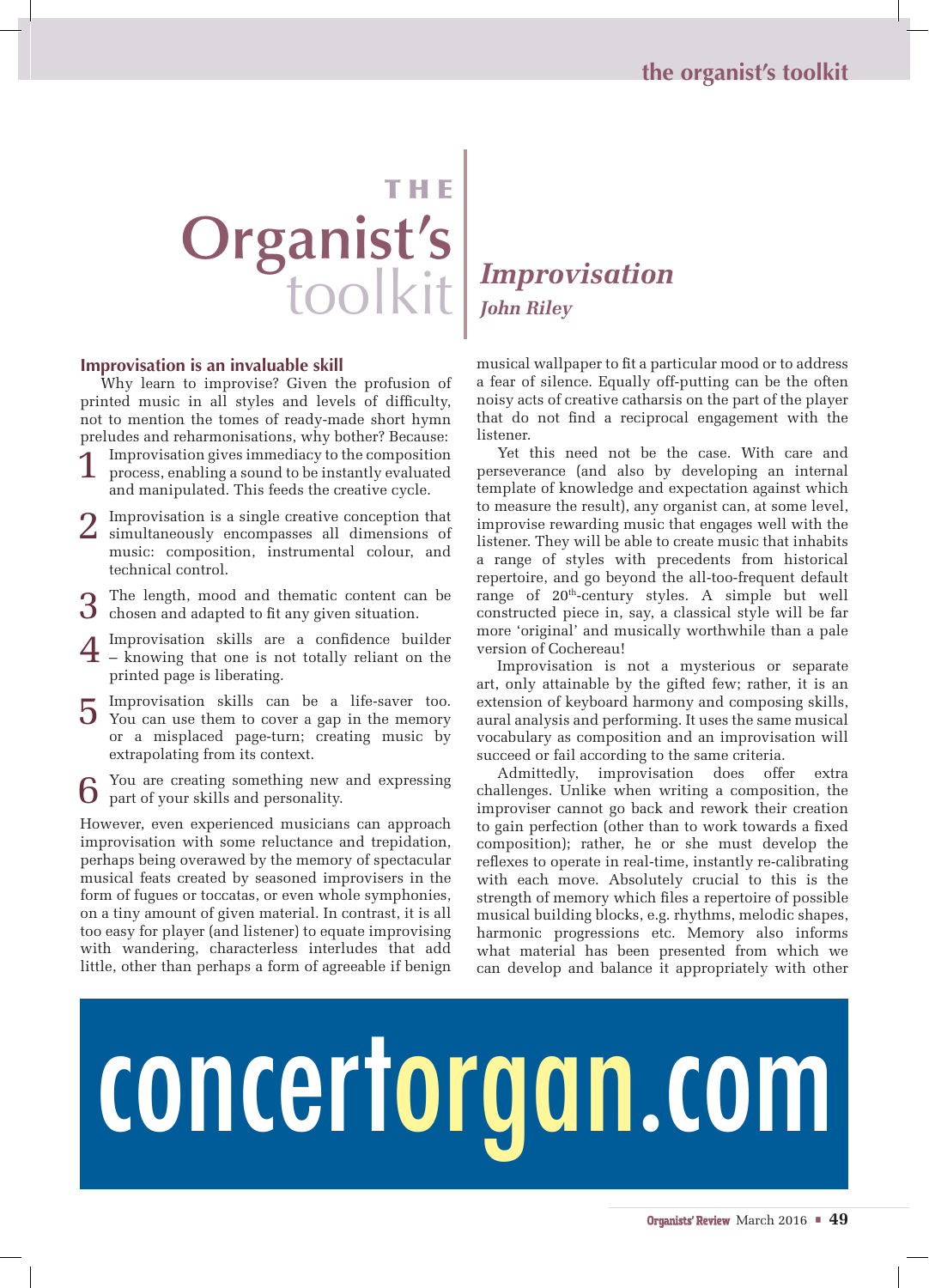material. Concise and characterful material greatly helps this process.

Brain processing power governs how much material can be successfully handled at the same time, as the processor accesses the various options on file. However, if the demands of the task outstrip available processing power, everything can run slow or, worst of all, erratically, freeze, crash, or even require an embarrassing reboot during the performance! The good news is that we receive continuous upgrades, whereby experience leads to greater facility. Conscious and explicit structures and guides gradually become embedded into the subconscious, and are always running in the background. For example:

#### **Simpler, i.e. fewer 'processing' demands**

• slow tempo

- lots of repetition
- short length e.g. brief linking interlude on a hymn tune
- set parameters e.g. improvising on a written-out melodic and/or harmonic outline, such as a hymn tune
- few compositional choices and decisions

#### **Advanced, i.e. greater 'processing' demands**

- fast tempo
- lots of different material
- more substantial length e.g. an improvised voluntary
- few given parameters e.g. a given 'theme' for a concert improvisation
- many compositional choices and decisions

NB: simple music is not necessarily any less worthy than more complex music!

#### **Grab the listener!**

As with any composition, an improvisation must immediately engage the listener; an aimless start with the hope that a salient idea and overall purpose will emerge will more likely result in minds (and bodies) going elsewhere. Immediately therefore we need to simultaneously establish:

**Pulse**… without which all, even the most sublime and skilfully conceived melody and harmony, will be

totally undermined and will communicate a lack of confidence, authority and control.

**Metre – single or mixed…** which, combined with pulse, provides an essential framework to shape and reference ideas. Admittedly not all music corresponds to a discernible metre but the vast majority of organ music and the contexts in which it is performed is metrical. The most expertly created prelude will suffer significantly if bars in an established  $\frac{4}{4}$  metre suddenly become 3¾ or 4¼ beats long!

**Mood…** e.g. reflective, jubilant, melancholy; conveyed through such aspects as tempo, type of rhythm and registration. (Always showcase your instrument!)

**Theme/idea…** a characterful melodic phrase, harmonic combination or texture is useful for perpetuating, developing or contrasting new material. Different musical traditions emphasise different approaches such as developing an idea through transformation and contrast; or more 'circular' forms involving repetition and a sense of 'being' rather than 'doing'. A memorable rhythmic component can provide added personality, developmental potential and unity to the music.

**Overall structure…** effective opening material can be lost if the improvisation loses plot and direction.

Style and language... e.g. Renaissance, Classical, 20<sup>th</sup>century French, are defined by the harmonic and melodic language, e.g. diatonic or modal. Consistency and integrity of style are important – try to avoid moving through four centuries in as many minutes!

All these qualities contribute to **identity** and **personality**.

So much for guiding principles, now let us look at practical examples.



info@whitwellgreen.com www.whitwellgreen.com Tel: +44 (0)1740 479 077

From modern house organs sales through to church organ restorations. Focused fault-finding work to specification enhancements. Pedal Reed additions to Solo Tuba installations. Whitwell Green could well be the answer to your pipe organ needs.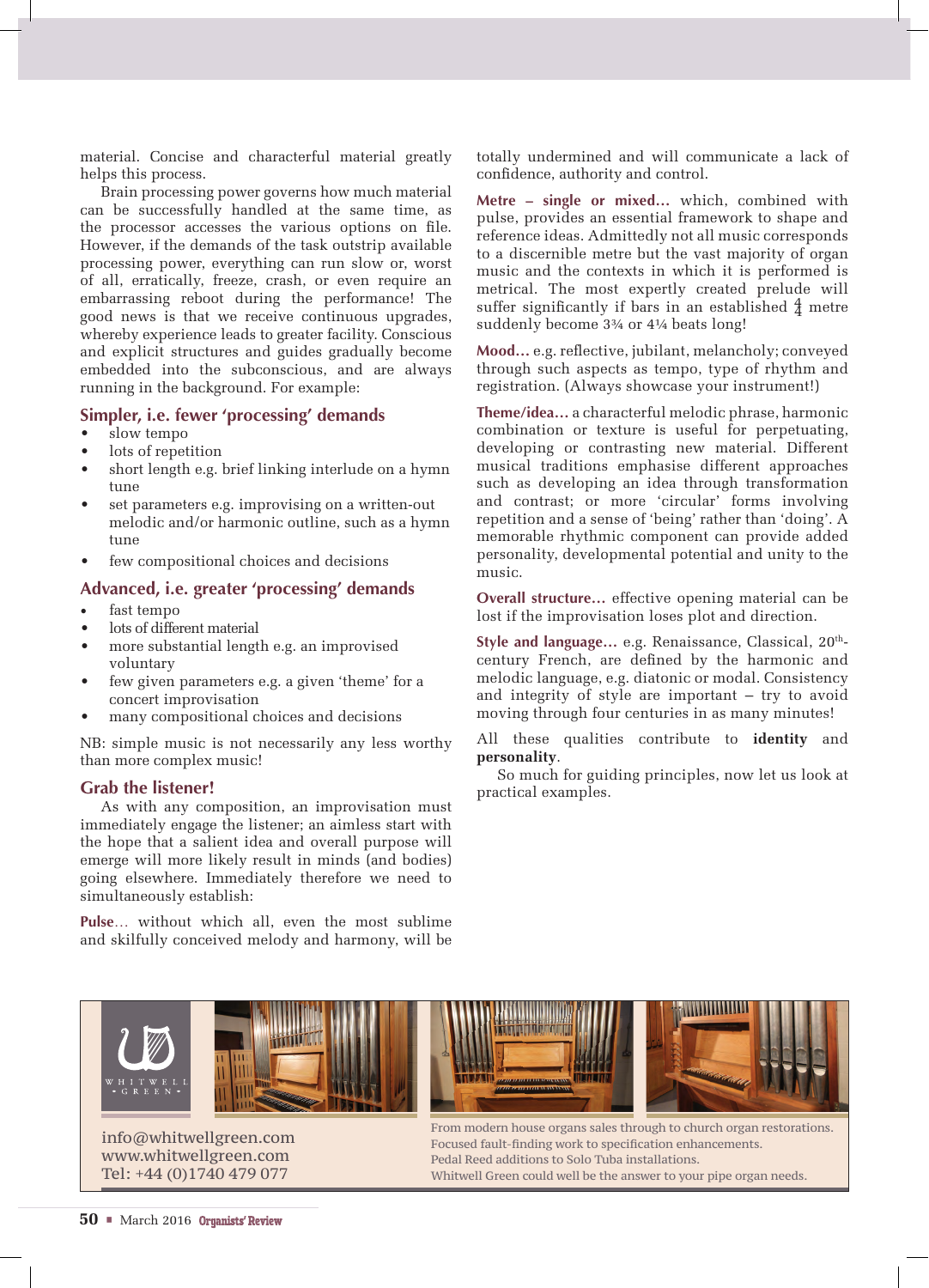#### **The primacy of melody**

A key component of success is a melody which is full of character and which balances repeated, varied and new elements. Shape and direction are important too. Compare these two examples and ask why one seems more successful than the other.

#### *Example 1a: Melody 1*



#### **Creativity within narrow parameters**

Limiting the parameters in one area can free the mind to focus on greater sophistication in another. For example, working within a stable five-note compass might allow you to focus on creating greater contrapuntal and textural interest, as in *Example 2*. Note how the opening left hand figure immediately signals the march-like character of the piece and creates the anticipation of a space to be filled.

| Example 2: Prokofiev-style March |  |  |  |
|----------------------------------|--|--|--|
|                                  |  |  |  |

| $= 100$   | Solo |                 |   |        |
|-----------|------|-----------------|---|--------|
| $\bullet$ |      | <b>Exercise</b> | ਨ |        |
|           |      |                 |   | l etc. |
|           |      | T               |   |        |

#### **Working with repeating bass patterns**

Bass patterns can provide a reliable constant or 'motor' around which to build new material; they also provide thinking time if invention momentarily flags. For example, see the bass ostinato in *Example 3.* Note also how the mood is immediately established, in this case by regular dance-like phrases driven by a *moto perpetuo* bass.

 $l = 160$ *Example 3: Ostinato Scherzo*

|                 |   |      |  | (Implied cadence) |      |
|-----------------|---|------|--|-------------------|------|
| <b>RAT</b>      |   |      |  |                   |      |
|                 |   |      |  |                   |      |
| $\sqrt{2}$<br>- | Ŧ | <br> |  | ø.                | etc. |
|                 |   |      |  |                   |      |
|                 |   |      |  | ÷                 |      |

Bass patterns can help shape the melody as well as providing a broad harmonic structure. Renaissance-type repeating dance patterns can be particularly useful for this. Modal and parallel harmony also evoke the style.





#### **Exploiting modes**

Using modes, especially the traditional church 'modes', reduces the amount of potential clashes, harmonic planning, and issues of parallel movement associated with diatonic harmony. However, modes should also be valued in their own right, as each has its own particular character, e.g. the raised  $4<sup>th</sup>$  of the Lydian mode.

The Pentatonic mode underpins much of the musical traditions of the Far East, Scotland, Ireland, and various other cultures. It is also a stepping stone to 20<sup>th</sup>-century French organ music, which often combines modes with elements of diatonic harmony. Its chief asset is its blending and generally mellifluous and neutral quality, as in *Example 5*.

#### $l = 120$ *Example 5: Pentatonic lullaby*

| $= 120$ |                          |                          |                          |                          | Possible variation |      |
|---------|--------------------------|--------------------------|--------------------------|--------------------------|--------------------|------|
|         |                          |                          |                          |                          |                    |      |
|         |                          |                          |                          |                          |                    | etc. |
| 16311   | $\overline{\phantom{a}}$ | $\overline{\phantom{a}}$ | $\overline{\phantom{a}}$ | $\overline{\phantom{a}}$ |                    |      |

The Dorian mode has a much stronger centre of tonal gravity than the more ambiguous pentatonic mode. Its blending qualities can reduce the demands in contrapuntal and imitative writing making it easier to echo the works of Dupré and other 20<sup>th</sup>-century French composers, as well as the heritage of modal plainsong and polyphony, as in *Example 6*.

#### *Example 6: Two-part invention*



Harmonising modal melodies, particularly those based on church modes, is generally easier than diatonic melodies; the notes within a mode tend to blend well, and are easily findable using just the white notes of the keyboard. Parallel motion is also very much 'in style' and using parallel  $6<sup>ths</sup>$  suggests the work of such English composers as Vaughan Williams and Howells – and also reaches back into modal music prior to around 1600. By moving across modes and key centres it is possible to create a broader tonal structure equivalent to modulations in diatonic music (see *Example 7*).

#### *Example 7: English rhapsody*



Adding parallel  $5<sup>th</sup>$ ,  $7<sup>th</sup>$ , even  $9<sup>th</sup>$  chords, added  $2<sup>nds</sup>$ and more contrary motion between hands can place an improvisation very much in the style of such composers as William Walton – a perfect recipe for a quick fanfare (see *Example 13 Judas Maccabeus Fanfare*, below)**.**

In complete contrast, using the Octatonic mode points towards the styles of Jehan Alain and Olivier Messiaen.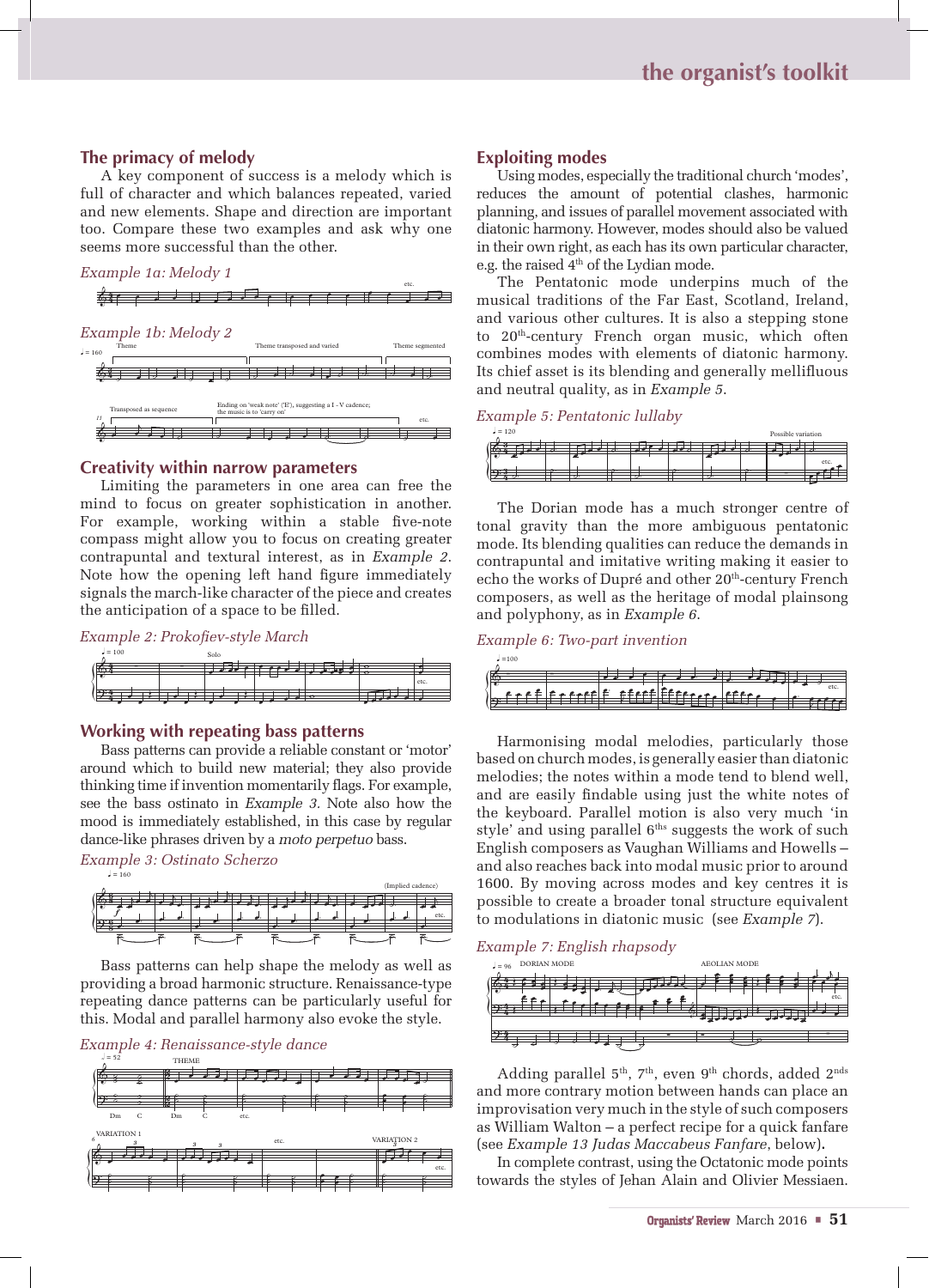As seen earlier, the fixed parameters for tonality and physical movement allow you to focus more on thematic development and counterpoint as in *Example 8*.

#### $l = 72$ *Example 8: Octatonic prelude*

|   | $\sim$ | ÷. | <b>The</b> |
|---|--------|----|------------|
|   |        |    |            |
|   |        |    | etc.       |
|   |        |    |            |
| ⊷ |        |    |            |

A shift to the Arabic Double Harmonic mode would instantly suggest something – albeit perhaps as a caricature – of the Middle East and North Africa. Combinations of softer reeds could provide some suitably atmospheric tone colour!

#### *Example 9: Egyptian dance*

| $=108$ |  |      | Middle B section |   |      |
|--------|--|------|------------------|---|------|
|        |  |      |                  |   |      |
|        |  |      |                  |   |      |
|        |  | etc. |                  |   | etc. |
|        |  |      | ÷                | ÷ |      |
|        |  |      |                  |   |      |
|        |  |      |                  |   |      |

Middle 'B' section

#### **Harmonic structure**

Underlying harmonies do much to guide melody. They also provide an overall direction, purpose and a cohesive structure to an improvisation. Complex and busy textures can be underpinned by relatively simple patterns (as already seen in *Example 4***;** this bass line could support a variety of highly virtuosic melodic figurations).

If you use diatonic harmony at its simplest, even just I V chords can provide considerable scope, as in *Example 10*. This chord pattern, or ones like it, are able to support a variety of melodies, and indeed subsequent variations.

#### *Example 10: Baroque-style trumpet tune*





Adding the IV and  $V<sub>7</sub>$  chords, and other primary and secondary chords, enriches the harmonic language further. Dissonance in passing notes points more to late Classical and early Romantic styles.

Virtuosic Baroque fantasias and toccatas are often underpinned by simple harmonic patterns, as indeed are the toccatas in a late-Romantic-French-style, such as *Example 11*. The skeletal score outlines some of the possible harmonic structure.



#### **Elaborating the hymn or song**

An existing melody and its harmonies can provide the theme and 'hook' for an improvisation as well as a ready-made structure from which to fashion various forms of variation. Improvisation is not just about starting from new – many of the great composers used the template of an existing hymn to build their creations. For example, try stripping away the inner parts and adapting the bass line, to produce a two part prelude, as in *Example 12*.

| Example 12: Prelude on Ombersley |           |  |
|----------------------------------|-----------|--|
| With full harmony                | As Bicium |  |

| etc.                     |  | etc. |
|--------------------------|--|------|
| $\overline{\phantom{a}}$ |  |      |

This example is in 'real time', but there is considerable potential for more invasive forms of variations with more elaborated melody and greater manipulation of the rhythmic and harmonic structure – as indeed in many of the chorale preludes of J.S. Bach.

#### **Developing the motive**

Very often, however, the art of improvising is to use a very short idea and develop it comprehensively using a variety of means. For example:

As a short fanfare, for example, using the two main phrases of the first line of the hymn tune.

#### *Example 13: Fanfare on* Judas Maccabeus



2 As a single element, e.g. a basic rhythm or chord, and focusing on transpositions and rhythmic and textural manipulation. It also provides an instant 'theme' and tonal character, in this case atonal. *Example 14* shows a skeleton score outlining some possible treatments of the theme.

#### *Example 14: Improvisation on a major 7th*



#### **Further considerations for overall structure**

- Focus on clear and purposeful beginnings **and**  endings.
- Only work with a time frame within which you can keep a firm picture of your central idea and how it is to be developed.
- Improvisations with many transitions can be challenging. Avoid trying to say too much in one